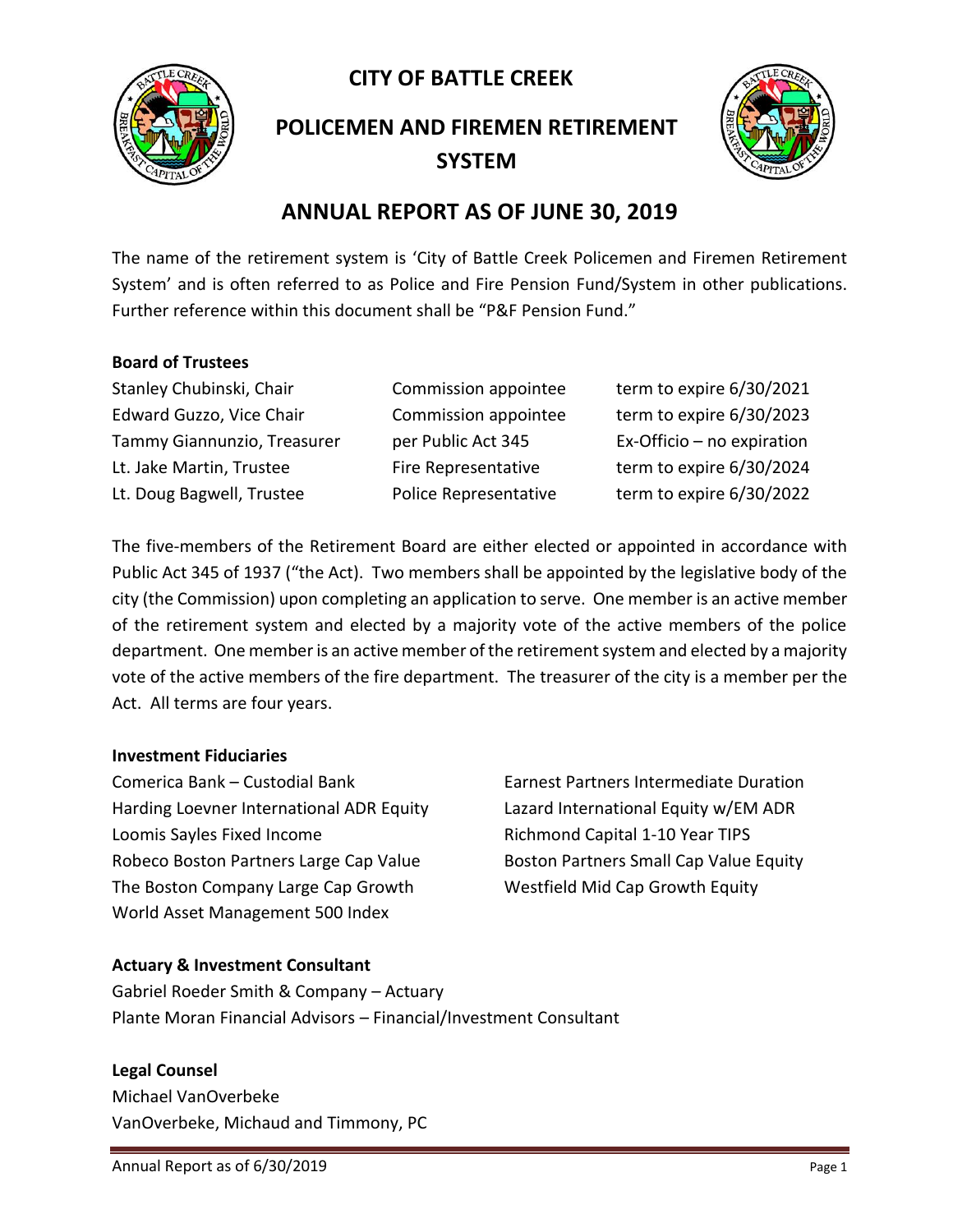# **COMPARATIVE SUMMARY RESULTS of the June 30, 2019, June 30, 2018 and June 30, 2017 Actuarial Valuation Reports**

The objective of the P&F Pension Fund is to establish and receive contributions, expressed as percents of active member payroll, which will remain approximately level from year-to-year and will not have to be increased for future generations of citizens. This objective meets the requirements of Act No. 345 of the Public Acts of 1937, as amended, and the Michigan constitution.

To determine an appropriate Employer contribution level for the ensuing year and to gauge how the P&F Pension Fund's funding is meeting this fundamental objective, an independent firm of actuaries, Gabriel Roeder Smith & Company, conducts annual actuarial valuations.

These valuations are based on the P&F Pension Fund's past experience, information about current members, financial markets and assumptions concerning the future demographic and economic activity. There are no closed divisions within the P&F Pension Fund. The results of the June 30, 2019 valuation, June 30, 2018 valuation, and June 30, 2017 valuation based on the established funding objective, are summarized below:

#### **EMPLOYER CONTRIBUTION RATES As a Percentage of Active Member Payroll**

| <b>Contributions to Provide Benefits</b> | July 1, 2020 | <b>July 1, 2019</b> | July 1, 2018 |
|------------------------------------------|--------------|---------------------|--------------|
| Normal Cost: Total                       | 27.83%       | 27.49%              | 27.51%       |
| Amortization Payment - Initial Unfunded  | 17.29%       | 17.02%              | 15.69%       |
| <b>Total Contribution Requirement</b>    | 45.12%       | 44.51%              | 43.20%       |
| Member Contribution - Average            | 9.95%        | 9.90%               | 9.84%        |
| <b>Computed Employer Rate</b>            | 35.17%       | 34.61%              | 33.36%       |

# **COMPUTED AND ACTUAL CITY CONTRIBUTIONS Comparative Statement**

|                    | <b>Valuation Date</b> | Budgeted/*Actual           |                          | City's Computed %<br>of Payroll |
|--------------------|-----------------------|----------------------------|--------------------------|---------------------------------|
| <b>Fiscal Year</b> | June 30               | <b>Dollar Contribution</b> | <b>Valuation Payroll</b> | Contributions                   |
| 2020/21            | 2019                  | \$6,329,231                | \$14,198,563             | 34.98%                          |
| 2019/20            | 2018                  | *\$5,870,021               | \$14,324,168             | 34.61%                          |
| 2018/19            | 2017                  | *\$5,544,034               | \$14,216,474             | 33.36%                          |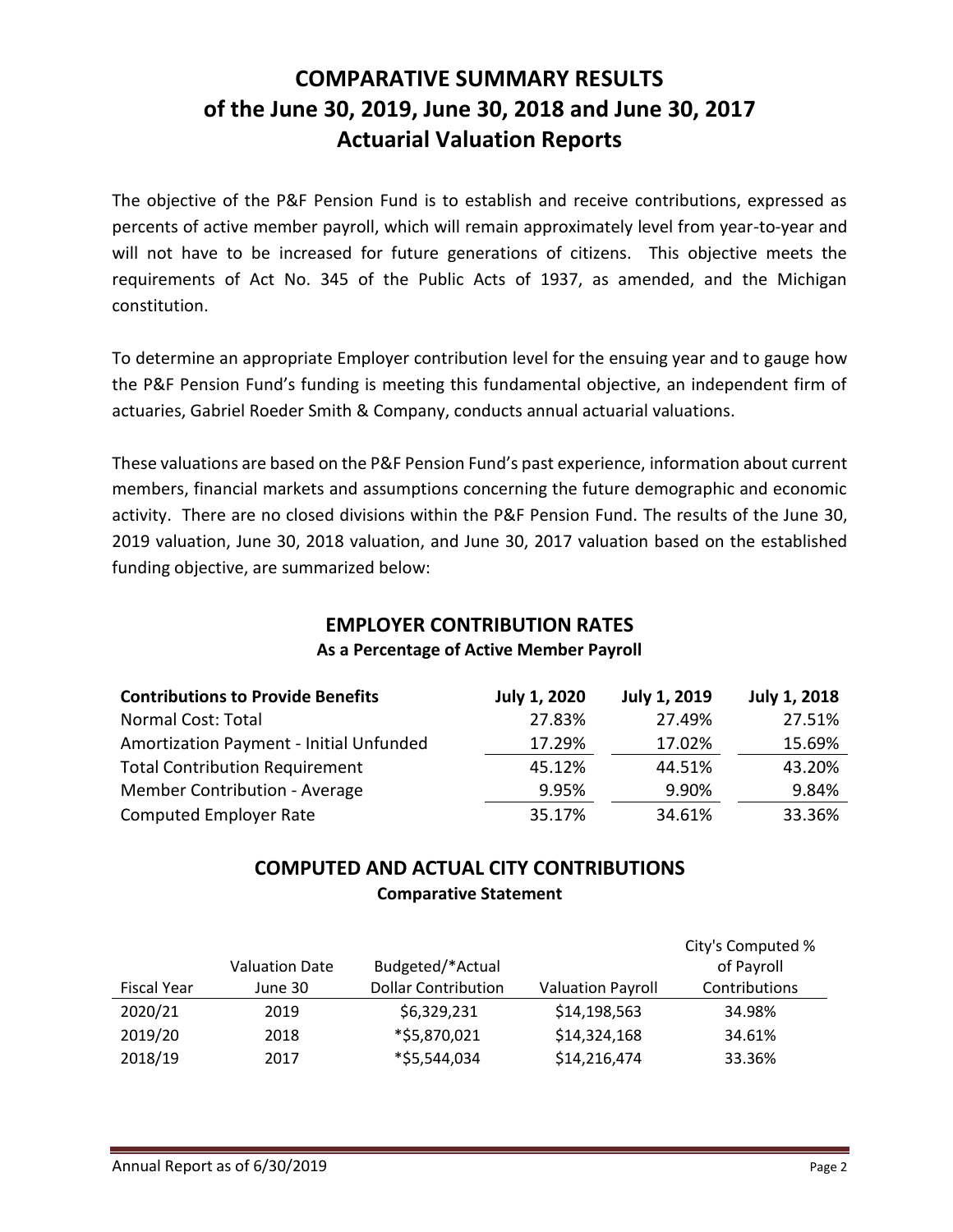## **FUNDED STATUS**

|                                    | June 30, 2019 | June 30, 2018 | June 30, 2017 |
|------------------------------------|---------------|---------------|---------------|
|                                    |               |               |               |
| <b>Actuarial Accrued Liability</b> | 195,637,000   | 192,915,000   | 184,652,000   |
| <b>Actuarial Value of Assets</b>   | 149,653,000   | 145,749,000   | 140,243,000   |
| <b>Funded Ratio</b>                | 76.50%        | 75.60%        | 76.00%        |

# **SUMMARY OF CURRENT ASSET INFORMATION**

*Revenues & Expenses*

|                                        | 2018-19          | 2017-18          | 2016-17          |
|----------------------------------------|------------------|------------------|------------------|
| Market Value - July 1                  | \$144,588,463    | \$138,509,337    | \$132,048,993    |
|                                        |                  |                  |                  |
| Revenues:                              |                  |                  |                  |
| <b>Member Contributions</b>            | \$<br>1,473,592  | \$<br>1,478,257  | \$<br>1,215,059  |
| <b>Employer Contributions</b>          | \$<br>5,544,586  | \$<br>5,180,487  | \$<br>4,746,323  |
| Interest & Dividends                   | \$<br>2,851,763  | \$<br>2,793,846  | \$<br>2,818,157  |
| Realized and Unrealized Gain (Loss)    | \$<br>7,471,532  | \$<br>7,911,067  | \$<br>9,253,630  |
| <b>Total Revenues</b>                  | \$<br>17,341,473 | \$<br>17,363,657 | \$<br>18,033,169 |
| Expenditures:                          |                  |                  |                  |
| <b>Refunds of Member Contributions</b> | \$<br>164,866    | \$<br>68,887     | \$<br>20,019     |
| <b>Retirement Benefits Paid Out</b>    | \$<br>10,452,759 | \$<br>9,997,796  | \$<br>10,355,887 |
| <b>Administrative Expenses</b>         | \$<br>177,368    | \$<br>214,905    | \$<br>219,010    |
| <b>Health Insurance Premiums</b>       | \$<br>484,052    | \$<br>500,000    | \$<br>500,000    |
| <b>Investment Expense</b>              | \$<br>541,194    | \$<br>502,942    | \$<br>477,910    |
| <b>Total Expenses</b>                  | \$<br>11,820,239 | \$<br>11,284,530 | \$<br>11,572,826 |
| Market Value - June 30                 | \$150,109,697    | \$144,588,464    | \$138,509,336    |

## **BATTLE CREEK P&F ASSET CLASS RETURN ASSUMPTIONS**

| <b>Asset Class</b>            | Projected Real Returns (2020-2029) |
|-------------------------------|------------------------------------|
|                               |                                    |
| Domestic Large Cap equity     | 4.75%                              |
| Domestic Small/Mid Cap Equity | 5.00%                              |
| International equity          | 5.00%                              |
| Broad Fixed income            | 0.50%                              |
| Cash                          | $0.00\%$                           |
|                               |                                    |
| Assumed Inflation             | 2.25%                              |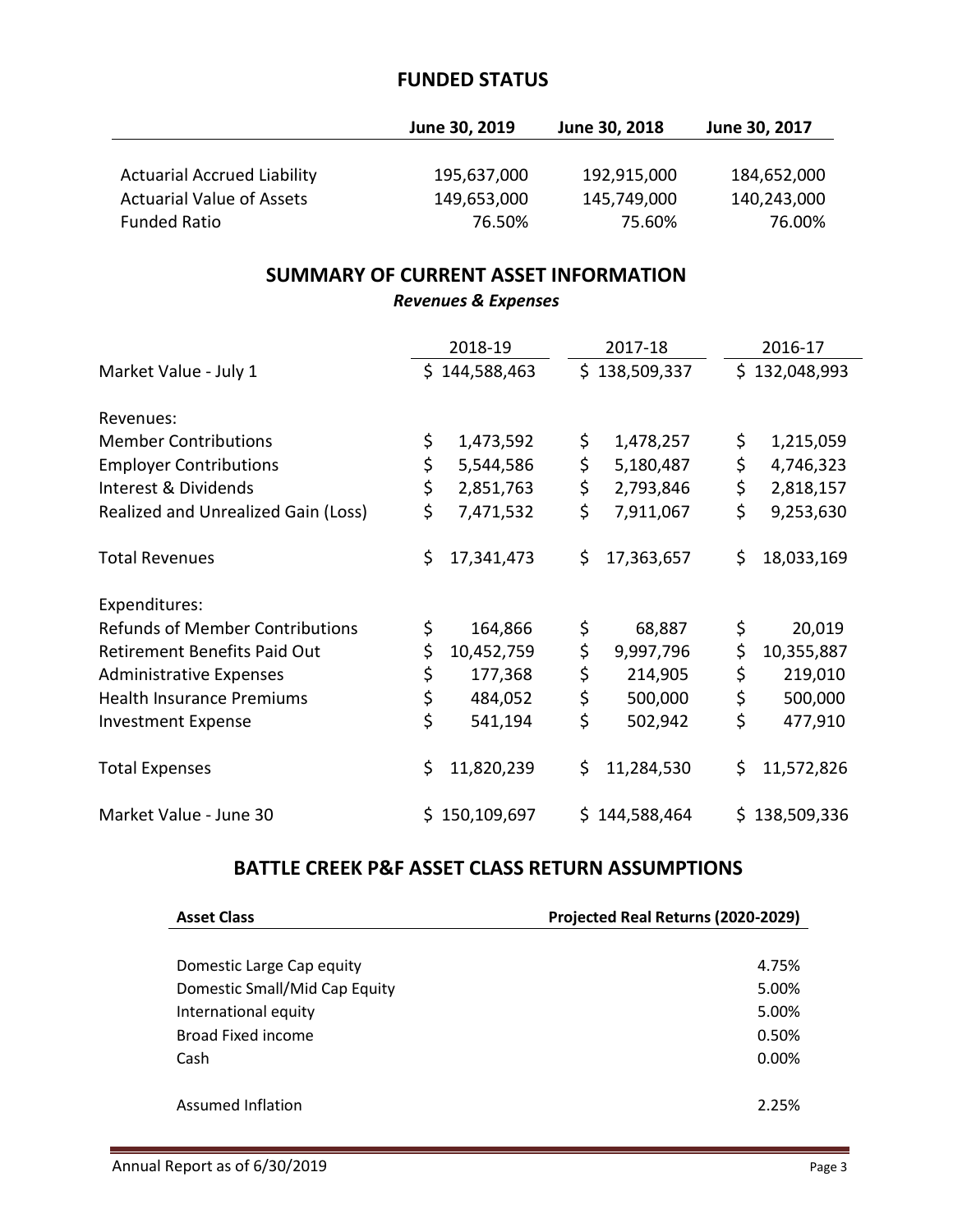# **ANNUAL BENEFITS**

|      |                     | Age & Service Retirees | <b>Disability Retirees</b> | <b>Survivor Beneficiaries</b> |
|------|---------------------|------------------------|----------------------------|-------------------------------|
| 2019 |                     |                        |                            |                               |
|      | Number of retirees  | 215                    | 10                         | 38                            |
|      | Total benefits paid | \$9,577,411            | \$286,692                  | \$701,125                     |
|      | Average             | \$44,546               | \$28,669                   | \$18,451                      |
| 2018 |                     |                        |                            |                               |
|      | Number of retirees  | 212                    | 9                          | 35                            |
|      | Total benefits paid | \$9,311,473            | \$253,386                  | \$650,699                     |
|      | Average             | \$43,922               | \$28,154                   | \$18,591                      |
| 2017 |                     |                        |                            |                               |
|      | Number of retirees  | 207                    | 6                          | 36                            |
|      | Total benefits paid | \$8,737,832            | \$134,573                  | \$659,443                     |
|      | Average             | \$42,212               | \$22,429                   | \$18,318                      |

# **MEMBER AND RETIREE DATA**

| <b>ACTIVE MEMBERS</b>   |                                                     | 2019         | 2018 | 2017 |
|-------------------------|-----------------------------------------------------|--------------|------|------|
| Police:                 |                                                     |              |      |      |
|                         | Lieutenants                                         | 4            | 4    | 5    |
|                         | Sergeants (POLC)                                    | 16           | 17   | 15   |
|                         | Non-Supervisory (POLC)                              | 79           | 81   | 83   |
|                         | Non-Represented                                     | 5            | 5    | 6    |
| Fire:                   |                                                     |              |      |      |
|                         | Chiefs (OSP)                                        | 4            | 3    | 4    |
|                         | Firefighters (IAFF)                                 | 68           | 70   | 74   |
|                         | Firefighters (IAFF) (DROP)                          | 5            | 4    | 1    |
|                         | Non-Represented                                     | 1            | 1    | 1    |
| <b>RETIREES</b>         |                                                     | 2019         | 2018 | 2017 |
| Age & Service Benefits: |                                                     |              |      |      |
|                         | Straight Life benefit-terminates @ death            | 40           | 40   | 43   |
|                         | Straight Life benefit-60% survivor benefit          | 173          | 171  | 163  |
|                         | Option 1 benefit-100% joint & survivor              | 1            | 0    | 0    |
|                         | Option 2 benefit-50% joint & survivor               | $\mathbf{1}$ | 1    | 1    |
|                         | Survivor benefit (retiree deceased)                 | 34           | 31   | 32   |
|                         | Casualty Benefits (includes survivor beneficiaries) |              |      |      |
|                         | <b>Duty Disability benefits</b>                     | 6            | 5    | 4    |
|                         | Non-duty Disability benefits                        | 4            | 4    | 2    |
|                         | <b>Duty Death benefits</b>                          | 1            | 1    | 1    |
|                         | Non-duty Death benefits                             | 3            | 3    | 3    |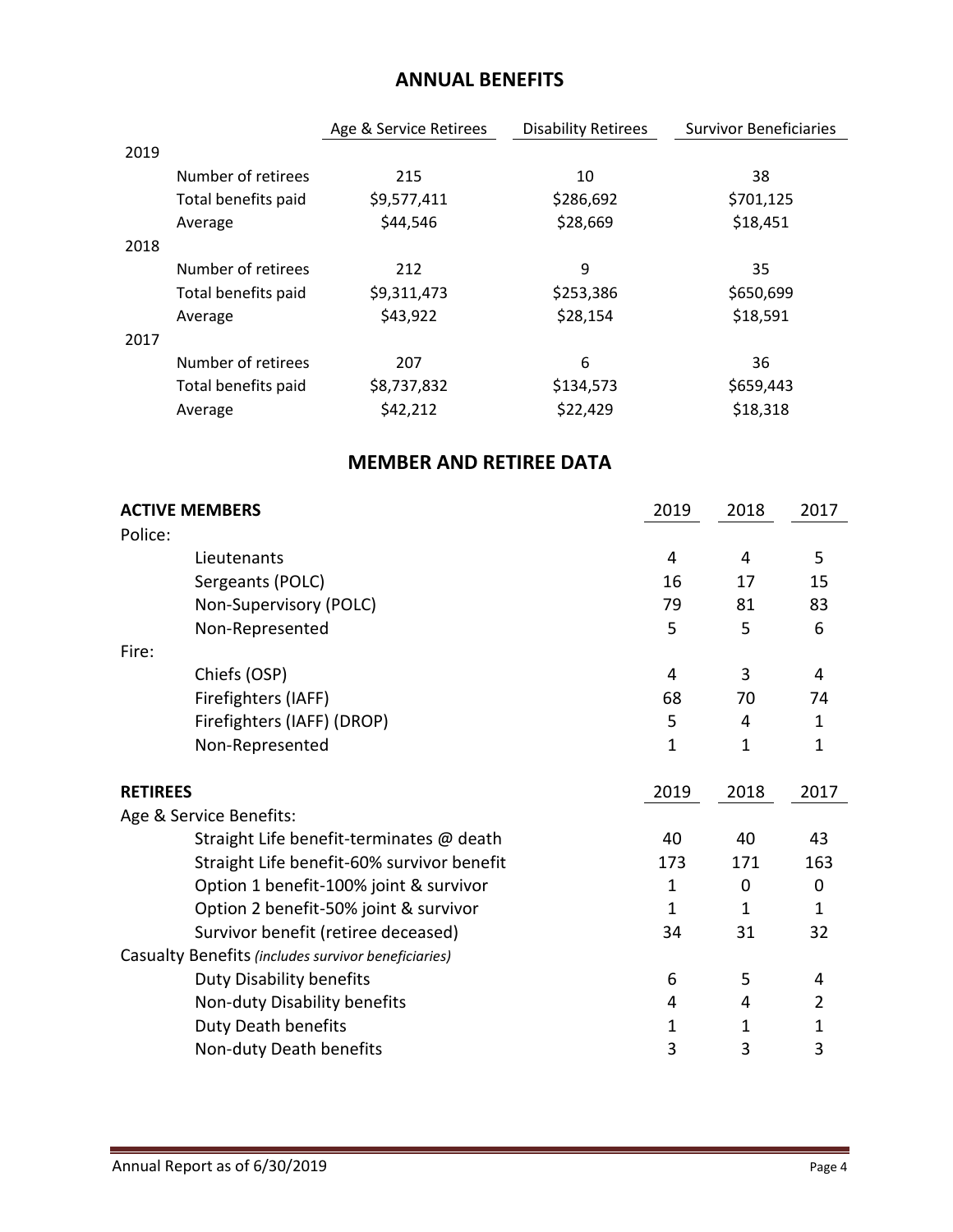# **ANNUAL BUDGET VERSUS ACTUAL 7/1/2018 - 6/30/2019**

|                                        |                                    | <b>Budget</b><br>2018/2019 | <b>Actual</b><br>2018/2019 |
|----------------------------------------|------------------------------------|----------------------------|----------------------------|
| <b>REVENUE</b>                         |                                    |                            |                            |
|                                        | <b>Member Contributions</b>        | \$1,472,000                | \$1,473,592                |
|                                        | <b>Employer Contributions</b>      | \$5,541,254                | \$5,044,586                |
|                                        | Investment Income                  |                            |                            |
|                                        | Interest & Dividends               | \$2,725,000                | \$2,851,763                |
|                                        | Realized & Unrealized Gains (Loss) | \$2,045,000                | \$7,457,748                |
| Other                                  |                                    |                            |                            |
|                                        | Securities Lending                 | \$19,500                   | \$13,784                   |
|                                        | <b>Health Contribution</b>         | \$500,000                  | \$500,000                  |
| <b>TOTAL REVENUES</b>                  |                                    | \$12,302,754               | \$17,341,473               |
| <b>EXPENDITURES</b>                    |                                    |                            |                            |
| <b>Benefit Payments</b>                |                                    | \$9,987,300                | \$10,452,759               |
| <b>Health Insurance</b>                |                                    | \$500,000                  | \$484,052                  |
| <b>Refunds of Member Contributions</b> |                                    | \$0                        | \$164,866                  |
|                                        | Administrative Expense:            |                            |                            |
|                                        | Investment Settlement (SIGMA)      | \$26,248                   |                            |
|                                        | <b>Investment Management Fees</b>  | \$579,700                  | \$541,194                  |
|                                        | <b>Financial Consultant Fees</b>   | \$95,000                   | \$71,250                   |
|                                        | <b>Custody Fees</b>                | \$85,300                   | \$68,403                   |
|                                        | Audit & Actuary                    | \$30,000                   | \$23,546                   |
|                                        | <b>Administrative Services</b>     | \$8,000                    | \$6,000                    |
|                                        | Legal Fees                         | \$5,000                    | \$3,255                    |
|                                        | Memberships                        | \$125                      | \$200                      |
|                                        | Conference Expense                 | \$4,000                    | \$2,264                    |
|                                        | <b>Medical Consultation</b>        | \$0                        | \$2,450                    |
| <b>TOTAL EXPENSES</b>                  |                                    | \$11,320,673               | \$11,820,239               |

### **INVESTMENT PERFORMANCE**

## **Plante Moran Financial Advisors City of Battle Creek Police and Fire Retirement System Calendar Year Historical Performance as of December 31, 2018**

|                                 |            | Last 3 | Last 5 | Last 7 |               |
|---------------------------------|------------|--------|--------|--------|---------------|
|                                 | 12/31/2018 | Years  | Years  | Years  | Last 10 Years |
| Annualized Return (net of fees) | $-3.96%$   | 4.80%  | 4.29%  | 6.62%  | 7.85%         |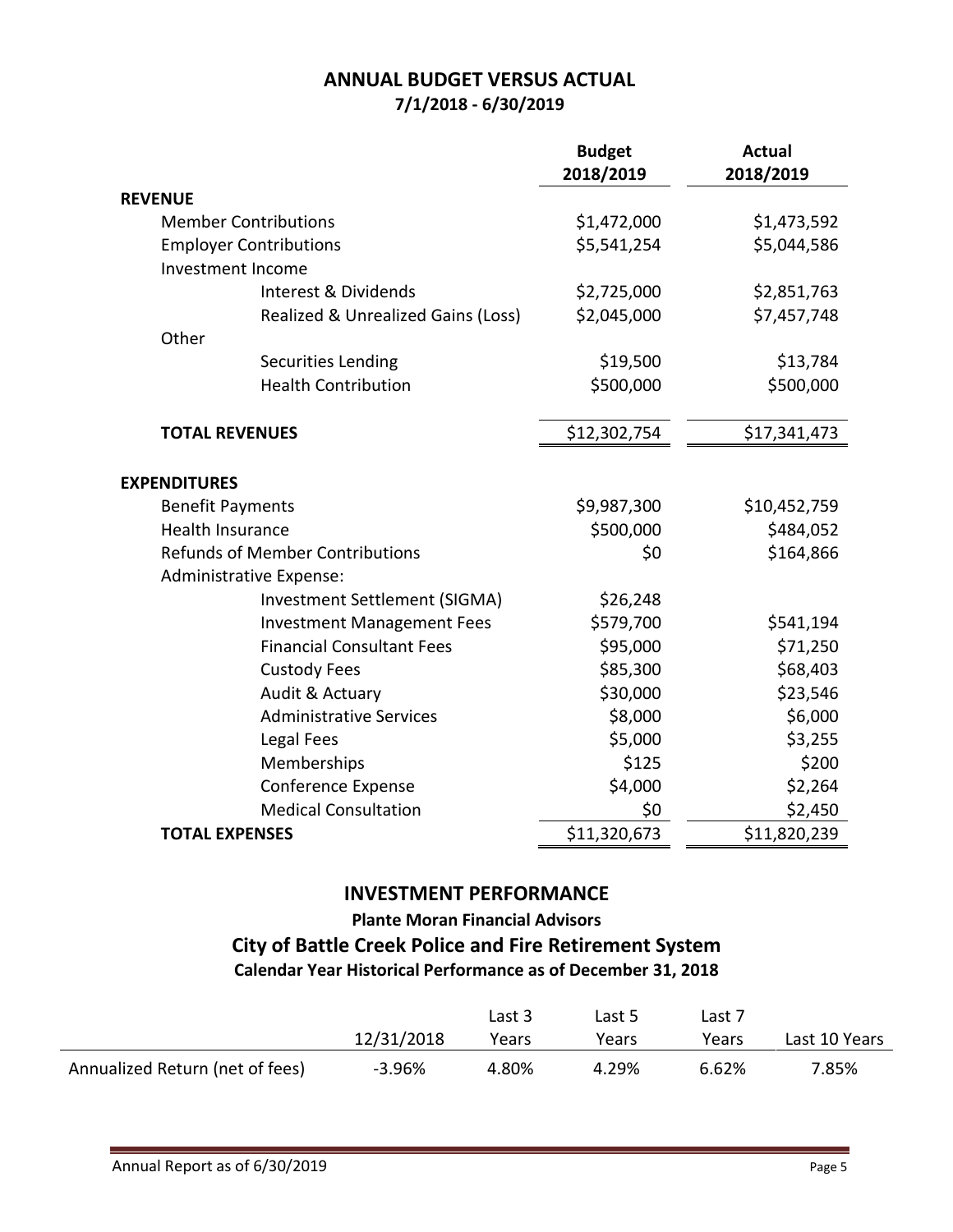#### **SCHEDULE OF AMORTIZATIONS**

### **For Development of Employer Contribution Rates Attributable to Actuarial Gains and Losses and Changes**

| Year<br><b>Established</b> | <b>Initial</b><br>Years | Years<br>Remaining                        | <b>Initial</b><br><b>Amount</b> | <b>Previous</b><br><b>Amount</b> | <b>Current</b><br>Amount | <b>Amortization</b><br>Factor | Payment     | <b>Previous</b><br>Payment | Percent<br>of<br>Payroll |
|----------------------------|-------------------------|-------------------------------------------|---------------------------------|----------------------------------|--------------------------|-------------------------------|-------------|----------------------------|--------------------------|
|                            |                         |                                           |                                 |                                  |                          |                               |             |                            |                          |
|                            |                         | <b>Initial Unfunded</b>                   |                                 |                                  |                          |                               |             |                            |                          |
| 2019                       |                         | 25                                        |                                 |                                  | \$24,714,879             | 14.4882                       | \$1,336,792 |                            | 9.05%                    |
|                            |                         |                                           |                                 |                                  |                          |                               |             |                            |                          |
|                            |                         | <b>Benefit Changes</b>                    |                                 |                                  |                          |                               |             |                            |                          |
| 2007                       | 30                      | 18                                        | \$4,422,379                     | \$5,105,134                      | \$5,109,790              | 14.3434                       | \$356,247   | \$340,906                  | 2.40%                    |
| 2008                       | 30                      | 19                                        | \$390,603                       | \$449,264                        | \$450,902                | 14.9752                       | \$30,110    | \$28,813                   | 0.20%                    |
| 2009                       | 30                      | 20                                        | \$121,354                       | \$138,731                        | \$139,580                | 15.5922                       | \$8,952     | \$8,566                    | 0.06%                    |
| 2014                       | 30                      | 25                                        | $-$135,876$                     | $-$146,253$                      | $-$148,528$              | 18.4678                       | $-$8,043$   | $-57,696$                  | $-0.05%$                 |
| 2016                       | 30                      | 27                                        | \$954,398                       | \$988,646                        | \$1,004,415              | 19.5360                       | \$51,413    | \$49,318                   | 0.35%                    |
| 2017                       | 30                      | 28                                        | \$1,322,624                     | \$1,343,715                      | \$1,366,860              | 20.0466                       | \$68,184    | \$65,373                   | 0.46%                    |
| 2018                       | 30                      | 29                                        | $-$111,600$                     | $-$111,600$                      | $-$113,379$              | 20.5547                       | $-55,516$   | $-55,304$                  | $-0.04%$                 |
| 2019                       | 30                      | 30                                        | $-511,845$                      | \$0                              | $-511,845$               | 21.0413                       | $-$ \$563   | \$0                        | 0.00%                    |
|                            |                         |                                           |                                 |                                  |                          |                               |             |                            |                          |
|                            |                         | <b>Actuarial Cost Methods/Assumptions</b> |                                 |                                  |                          |                               |             |                            |                          |
| 2009                       | 30                      | 20                                        | \$1,503,821                     | \$1,719,139                      | \$1,729,651              | 15.5922                       | \$110,930   | \$106,154                  | 0.75%                    |
| 2015                       | 30                      | 26                                        | \$6,841,876                     | \$7,200,438                      | \$7,305,592              | 19.0133                       | \$384,237   | \$368,572                  | 2.60%                    |
| 2017                       | 30                      | 28                                        | \$4,645,879                     | \$4,719,963                      | \$4,789,746              | 20.0563                       | \$238,815   | \$229,630                  | 1.62%                    |

### **ACTUARIAL ASSUMPTIONS**

| Valuation date:                   | June 30, 2019                            |
|-----------------------------------|------------------------------------------|
| Actuarial cost method:            | Entry-age actuarial cost method          |
| Amortization method:              | Level percent-of-payroll                 |
| Remaining amortization period:    | 30-year closed for benefit improvements  |
|                                   | and assumption changes                   |
|                                   | 25-year closed for all other liabilities |
| Asset valuation method:           | 5-year smoothed market with 20% corridor |
| Investment rate of return:        | 6.50%                                    |
| Projected salary increases:       | 4.00% - 16.00%                           |
| Assumed rate of payroll growth:   | 4.00%                                    |
| Assumed rate of membership growth | 0%                                       |
|                                   |                                          |

**Amortization Method:** The current method for amortizing Unfunded Actuarial Accrued Liability (UAAL) is a level percent of pay approach over a closed period of 30 years beginning July 1, 2015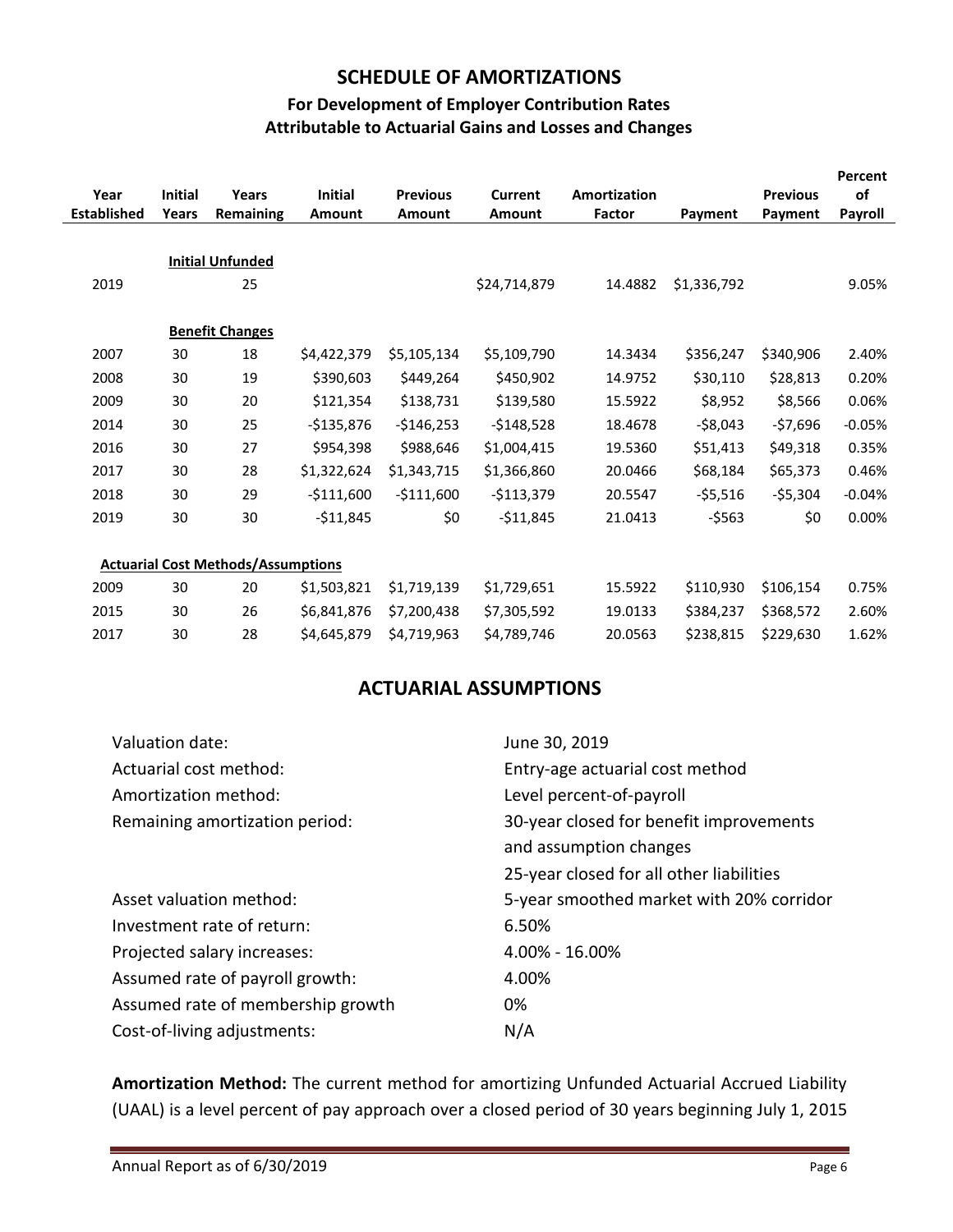and ending June 30, 2045 (25 years remaining as of the June 30, 2019 valuation, which determines the fiscal year 2021 contribution). Benefit changes and assumption changes are separately amortized over 30 years as they occur. Absent actuarial gains or losses, a closed amortization period is expected to result in UAAL amortization payments that remain level as a percentage of payroll.

**Mortality Tables:** This report provides the liabilities and contribution requirements using an updated set of mortality tables. The current mortality rates use the RP-2014 mortality tables with a static projection to the year 2019 using the MP-2014 mortality improvement scale. The proposed mortality rates use the RP-2014 mortality tables with fully generational mortality using the MP-2019 mortality improvement scale. This change would increase the City contribution by 0.19% of payroll for the fiscal year beginning July 1, 2020. This change would also decrease the Accrued Liabilities by about \$350 thousand. The proposed mortality table using the improvement scale was adopted by the Board.

**Benefit Changes:** The following new benefit provisions were reported for this valuation:

- OSP Chiefs
	- o Deferred Retirement Option Plan (DROP) adopted and effective 4/2/2015;
	- o Removed benefit multiplier after 25 years of service and reduced maximum benefit to be 75% of FAC;
	- o No longer including longevity pay in FAC; and
	- o Employee contribution rate increased to 11.65%.

These provisions are reflected for the first time in the June 30, 2019 valuation.

### **ACTUARIAL COST METHODS USED FOR THE VALUATION**

*Age and Service Benefits.* Normal cost and the allocation of actuarial present values between service rendered before and after the valuation date were determined using an individual entryage actuarial cost method having the following characteristics:

(i) the annual normal costs for each individual active member (usually expressed as a percent-ofpayroll), payable from the member's date of hire to the member's projected date of retirement, are sufficient to accumulate the actuarial present value of the member's projected benefit at the time of retirement; and

(ii) the actuarial accrued liability under this method is equal to the assets which would have been accumulated had the normal cost contribution been made from the date of entry to the date of the valuation and had all actuarial assumptions been realized.

*Casualty Benefits*. Normal cost contributions were determined using a one-year term cost method. This method produces contributions sufficient to fund the value of (i) disability benefits likely to be incurred during the year (net of the member's accrued age and service benefits), and